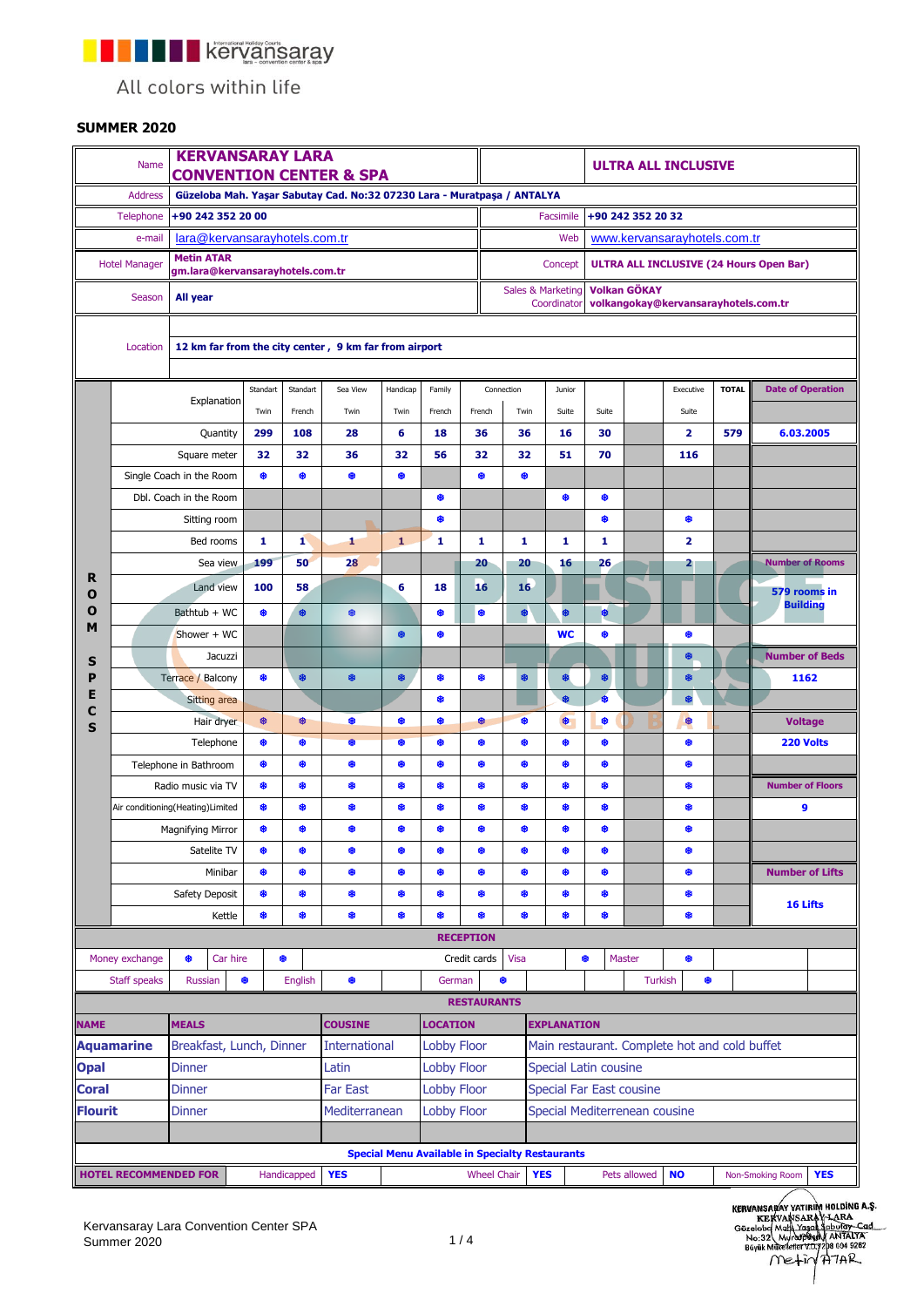**Kervansaray** n Fi

All colors within life

## **SUMMER 2020**

|                       |                      |                                  |                                 |                      |                                     |                       | Area                         |                           | Outdoor                  |            |                                          |                                                                 |                     | Season                 |                   |              |          |
|-----------------------|----------------------|----------------------------------|---------------------------------|----------------------|-------------------------------------|-----------------------|------------------------------|---------------------------|--------------------------|------------|------------------------------------------|-----------------------------------------------------------------|---------------------|------------------------|-------------------|--------------|----------|
|                       | Explanation          |                                  |                                 |                      |                                     |                       |                              | Indoor                    | ***                      | Cooled     | <b>Heated</b> Music                      |                                                                 | <b>Snacks</b>       | Low                    | High              | All          | All Year |
| н                     |                      |                                  |                                 |                      |                                     | Aquamarine            | 690                          | ۰                         | ۰                        | ₩,         |                                          | ₩                                                               |                     |                        |                   |              | ۰        |
| Ο                     |                      | <b>Latin Restaurant</b>          |                                 |                      |                                     |                       |                              | ۰                         |                          | ۰          |                                          | ₩                                                               |                     |                        | ₩                 |              |          |
| т                     | Far east Restaurant  |                                  |                                 |                      |                                     |                       |                              | ۰                         |                          | ۰          |                                          | ۰                                                               |                     |                        | ⊕                 |              |          |
| Е                     | Mediterrenean        |                                  |                                 |                      |                                     |                       |                              | ۰                         |                          | ۰          |                                          | ₩                                                               |                     |                        |                   |              | ₩        |
| L                     | Lobby Bar            |                                  |                                 |                      |                                     |                       |                              | ۰                         |                          | ۰          |                                          | ₩                                                               |                     |                        |                   |              | ₩        |
|                       |                      |                                  |                                 |                      |                                     | Safir Lobby           | 400                          | ۰                         |                          | ۰          |                                          | ₿                                                               | ₩                   |                        |                   |              | ₩        |
| F                     |                      |                                  |                                 |                      |                                     | Pantry                | 66                           |                           | ۰                        |            |                                          | ₩                                                               |                     |                        |                   |              | ₩        |
| А                     |                      |                                  |                                 |                      |                                     | Aqua Bar              | 200                          |                           | ۰                        |            |                                          | ۰                                                               | ₩                   |                        | ₩                 |              |          |
| С                     | Pool Snack Bar       |                                  |                                 |                      |                                     |                       |                              |                           | ⊕                        |            |                                          | ₩                                                               | ₩                   |                        | ₩                 |              |          |
| 1                     |                      |                                  |                                 |                      |                                     | <b>Vitamin Bar</b>    | 87                           | ۰                         |                          |            | ۰                                        | ♦                                                               |                     |                        |                   |              | ₩        |
|                       |                      |                                  |                                 |                      | Discotheque - open air              |                       | 120                          |                           | ۰                        |            |                                          | ₩                                                               |                     |                        | ₩                 |              |          |
| I                     |                      |                                  |                                 |                      |                                     | <b>Night Club</b>     | 859                          | ۰                         |                          | ۰          | ۰                                        | ₩                                                               |                     | ۰                      |                   |              |          |
| т                     |                      |                                  |                                 |                      |                                     | <b>Beach Bar</b>      | 972                          |                           | ۰                        |            |                                          | ₩                                                               | ₩                   |                        | ₩                 |              |          |
| I                     |                      |                                  |                                 |                      |                                     | Agat Bar              | 491                          | ۰                         | ۰                        | ۰          | ۰                                        | ₩                                                               |                     | ۰                      |                   |              | ₩        |
| Ε                     |                      |                                  |                                 |                      | ****** Kids Club Winter             |                       | 232                          | ⊕                         |                          | ۰          | ⊕                                        | ₩                                                               |                     | ۰                      |                   |              |          |
| S                     |                      |                                  |                                 |                      | ****** Kids Club Summer             |                       | 150                          |                           | ₩                        | ۰          |                                          | ₩                                                               |                     |                        | ₩                 |              |          |
|                       |                      |                                  |                                 |                      | Welness & SPA Center                |                       | 750                          | ۰                         |                          | ۰          | ۰                                        | ₩                                                               |                     |                        |                   |              | ₩        |
|                       |                      |                                  |                                 |                      |                                     | <b>Fitness Center</b> | 175                          | ۰                         |                          | ٠          | ۰                                        | ٠                                                               |                     |                        |                   |              | ۰        |
| <b>SWIMMING POOLS</b> |                      |                                  |                                 |                      |                                     |                       | <b>ADDITIONAL FACILITIES</b> |                           |                          |            |                                          |                                                                 |                     |                        |                   |              |          |
|                       |                      |                                  |                                 |                      | <b>Relax Pool Adults</b><br>Outdoor |                       | Outdoor                      | <b>Children</b><br>Indoor | Explanation<br>Deckchair |            |                                          | Charge                                                          | Pool                | Free                   | Charge            | <b>Beach</b> | Free     |
|                       | Explanation          | Wave Pool *                      |                                 | Aqua Pool            | Main Pool                           | Indoor                |                              |                           |                          |            |                                          |                                                                 |                     | ۰                      |                   |              | ♣        |
|                       | Heated               |                                  |                                 |                      |                                     |                       |                              |                           |                          |            | Parasols                                 |                                                                 |                     | ۰                      |                   |              | ₩        |
|                       | <b>Not Heated</b>    | 8                                |                                 | ₩                    | ۰                                   | ۰                     | ₩                            | ۰                         |                          |            | ****Towels                               | <b>Deposit</b>                                                  | ₩                   |                        | Deposit ®         |              |          |
|                       | Sea Water            |                                  |                                 |                      |                                     |                       |                              |                           |                          |            | <b>Matress</b>                           |                                                                 |                     | ۰                      |                   |              | ₩        |
|                       | <b>Natural Water</b> | ₩                                |                                 | ₩                    | ⊕                                   | ۰<br>⊕                |                              | ۰                         | <b>Showers</b>           |            |                                          |                                                                 | ۰                   |                        |                   | ۰            |          |
|                       | Part of Main pool    |                                  |                                 |                      |                                     |                       |                              |                           |                          |            |                                          |                                                                 |                     |                        |                   |              |          |
|                       | Minimum depth        | 0,00                             | 1,10                            |                      | 1,10                                | 1,40                  | 0,40                         |                           |                          |            |                                          |                                                                 |                     |                        |                   |              |          |
|                       | Maximum depth        | 1,70                             |                                 | 1,10<br>1,40<br>1,40 |                                     |                       | 0,40                         | 0,40                      |                          |            |                                          |                                                                 |                     |                        |                   |              |          |
|                       | Area (SqMeters)      | 982                              |                                 | 1.432                | 1.622                               | 274                   | 20                           | 20                        |                          |            |                                          |                                                                 |                     |                        |                   |              |          |
|                       |                      |                                  | In                              |                      |                                     |                       |                              |                           | <b>OTHER FACILITIES</b>  |            | <b>FREE</b>                              |                                                                 |                     | <b>FOOTBALL FIELDS</b> |                   |              |          |
|                       |                      | <b>SPORTS FACILITIES*</b>        | Distance from HTL<br><b>HTL</b> |                      |                                     | <b>Free</b>           | <b>Doctor</b>                |                           | ۰                        | <b>NO</b>  | No<br><b>Dimension</b><br>Specifications |                                                                 |                     |                        |                   |              |          |
|                       |                      | <b>Table Tennis</b>              | ₩                               |                      |                                     | <b>YES</b>            |                              | Aquapark                  |                          | ۰          | <b>YES</b>                               | 110 x 70<br><b>U E F A STANDARTS</b><br>$\overline{\mathbf{2}}$ |                     |                        |                   |              |          |
|                       |                      | <b>Tennis Courts-Enlightened</b> | ₩                               |                      |                                     | <b>NO</b>             |                              | <b>Turkish Bath</b>       |                          | ♣          | <b>YES</b>                               |                                                                 |                     |                        |                   |              |          |
|                       |                      | Mini Club                        | ۰                               |                      |                                     |                       | <b>YES</b>                   | Sauna                     |                          | ۰          | <b>YES</b>                               |                                                                 |                     |                        |                   |              |          |
|                       |                      | <b>Basketball</b>                | ۰                               |                      | <b>YES</b>                          |                       |                              | <b>Jacuzzi</b>            |                          | ۰          | <b>YES</b>                               |                                                                 |                     | <b>ENTERTAINMENT</b>   |                   |              |          |
|                       |                      | <b>Beach Volleyball</b>          | ⊕                               |                      | <b>YES</b>                          |                       |                              | <b>Fitness</b>            |                          | ₩          | <b>YES</b>                               | <b>Disco</b>                                                    |                     |                        |                   | ₩            |          |
|                       |                      | Mini Golf                        | ₩                               |                      |                                     | <b>YES</b>            |                              | <b>Steam Bath</b>         |                          | ♣          | <b>YES</b>                               | Occasional shows<br>₩                                           |                     |                        |                   |              |          |
| ₩<br><b>Billiards</b> |                      |                                  | <b>NO</b>                       | <b>Thai Massage</b>  |                                     | ♣                     | <b>NO</b>                    | Dance with DJ.            |                          |            | ₩                                        |                                                                 |                     |                        |                   |              |          |
|                       |                      |                                  |                                 |                      |                                     | Massage               |                              | ۰                         | <b>NO</b>                |            |                                          |                                                                 | Daily entertainment |                        | ₩                 |              |          |
|                       |                      |                                  |                                 |                      |                                     |                       | Hairdresser                  |                           | ۰                        | NO         |                                          |                                                                 |                     |                        | <b>Night Club</b> | <b>NO</b>    |          |
|                       |                      |                                  |                                 |                      |                                     |                       | Market                       |                           | ۰                        | <b>NO</b>  | <b>CONFERENCE FACILITIES</b>             |                                                                 |                     |                        |                   |              |          |
|                       |                      |                                  |                                 |                      |                                     |                       |                              | <b>Photo Shop</b>         |                          | ♣          | <b>NO</b>                                | <b>Dimensions</b>                                               |                     | Cocktail               | <b>Banquet</b>    | Theatre      | Clasroom |
|                       |                      |                                  |                                 |                      |                                     |                       |                              | <b>Wireless</b>           |                          | ₩          | <b>NO</b>                                |                                                                 |                     | Parties                | <b>Dinner</b>     | <b>Style</b> | style    |
|                       |                      |                                  |                                 |                      |                                     |                       | <b>TV Room</b>               |                           | \$                       | <b>YES</b> | Please see 4th page for details          |                                                                 |                     |                        |                   |              |          |
|                       |                      |                                  |                                 |                      |                                     |                       | Spa Center                   |                           | ۰                        | <b>NO</b>  |                                          |                                                                 |                     |                        |                   |              |          |
|                       |                      |                                  |                                 |                      |                                     |                       |                              | Rent a Car                |                          | ۰          | <b>NO</b>                                |                                                                 |                     |                        |                   |              |          |
|                       |                      |                                  |                                 |                      |                                     |                       |                              | <b>Game Room</b>          |                          | ۰          | <b>NO</b>                                |                                                                 |                     |                        |                   |              |          |

**\*Wave pool is open between 11:00 - 11:30 and 15:00 - 15:30**

**\*\*Children under 16 years old are not allowed to use internet cafe.** 

**\*\*\*The opening times of the outdoor facilities are wheather dependent and at the discretion of the Hotel Management.** 

- **\*\*\*\*Towel card will be given by the reception on arrival. It is possible to get towels during the day only one time from the towel desk.The towel card must be returned to reception before checking out, in order to avoid a charge 5 €.**
- **\*\*\*\*\*Up 01 Apr 2020 the beach towels will be given with a towel card. Deposit will not be repay at lost of it. Our guest may get the towel card from the reception for a deposit. Deposit amount for the one towel card is 5-Euro.**
- **\*\*\*\*\*\*Mini club is available for the children 4-12 years. Under 4 may not use without parental supervision. There is no babysitting service**

KERVANSARAY YATIRIM HOLDING A.S.<br>KERVANSARAY-LARA<br>Gözelobd Math Yaşah Saburay-Cad<br>No:32 Muraparay ANTALYA<br>Büyük Mükeletler V.U.72p8 004 9262<br>Metri T.U.7 H.TAR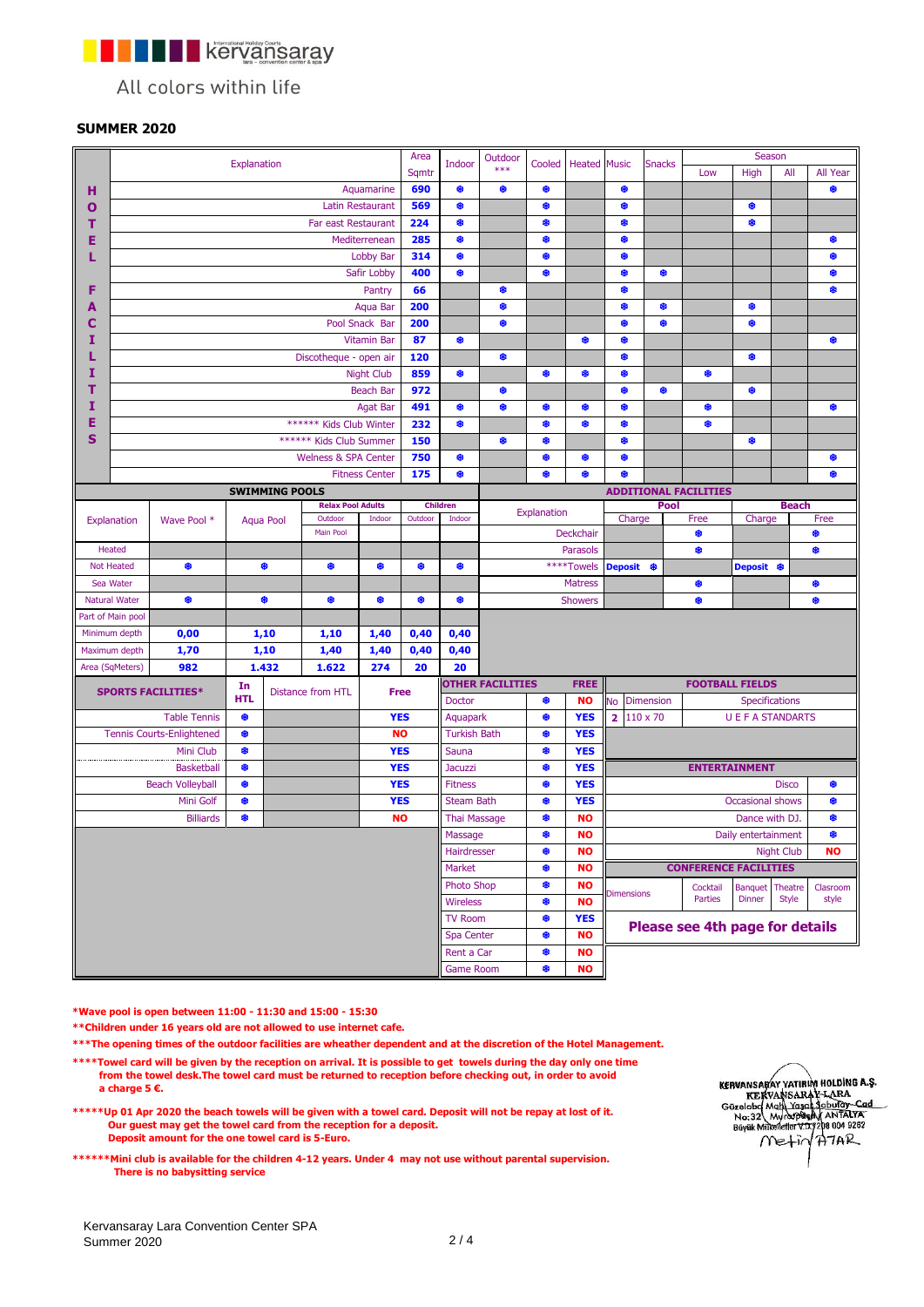**TERMINE REPORTS AND THE REPORTS AFTER** 

All colors within life

## **SUMMER 2020**

| F              | <b>Name of Outlets</b>                                       | Days open                            | <b>Type of Service</b>                  | <b>FREE</b>              | <b>Operating Hours</b> | Capacity                           |            |
|----------------|--------------------------------------------------------------|--------------------------------------|-----------------------------------------|--------------------------|------------------------|------------------------------------|------------|
|                |                                                              |                                      | <b>Open Buffet</b>                      |                          | <b>Breakfast</b>       |                                    |            |
| O              |                                                              |                                      | Complete cold and hot buffet            | <b>YES</b><br><b>YES</b> | Late Breakfast         | $07:00 - 10:00$<br>$10:00 - 11:00$ |            |
|                | <b>Aquamarine</b>                                            | All week                             | <b>Open Buffet</b>                      | <b>YES</b>               | Lunch                  | 12:30 - 14:30                      |            |
|                | <b>Restaurant</b>                                            |                                      | <b>Open Buffet</b>                      | <b>YES</b>               | <b>Dinner</b>          | $19:00 - 21:30$                    | 1200       |
| O              |                                                              |                                      | Mini Open Buffet for Kids               | <b>YES</b>               | <b>Dinner</b>          | 18:30 - 19:30                      |            |
|                |                                                              |                                      | Midnight Buffet                         | <b>YES</b>               |                        | $24:00 - 01:00$                    |            |
|                |                                                              |                                      |                                         |                          |                        |                                    |            |
| D              |                                                              |                                      |                                         |                          |                        |                                    |            |
| &              | <b>Flourit Restaurant</b><br><b>Mediterrenean</b><br>******* | 3 days open<br>except special nights | Special Italian and Mediterrenean Foods | <b>YES</b>               | <b>Dinner</b>          | 19:00 -21:30                       | 75         |
|                |                                                              |                                      |                                         |                          |                        |                                    |            |
| B              |                                                              |                                      |                                         |                          |                        |                                    |            |
| E              | <b>Opal Restaurant</b><br>Latin<br>*******                   | 3 days open<br>except special nights | <b>Latin Food Specilaties</b>           | <b>YES</b>               | <b>Dinner</b>          | 19:00 -21:30                       | 75         |
| V              |                                                              |                                      |                                         |                          |                        |                                    |            |
| E              | <b>Coral Restaurant</b><br><b>Far East</b><br>*******        | 3 days open<br>except special nights | Far East food specilaties               | <b>YES</b>               | <b>Dinner</b>          | $19:00 - 21:30$                    | 75         |
|                |                                                              |                                      |                                         |                          |                        |                                    |            |
| R              | <b>Safir Lobby</b>                                           | Open all week                        | <b>Hot Drinks</b>                       | <b>YES</b>               | <b>Beverage</b>        | 24 Hours                           |            |
|                |                                                              |                                      |                                         | <b>YES</b>               |                        | $15:00 - 18:00$                    | 125        |
| A              |                                                              |                                      | Daily pastry services                   |                          | Pastry                 |                                    |            |
|                |                                                              |                                      |                                         |                          |                        |                                    |            |
| G              | <b>Lobby Bar</b>                                             | Open all week                        | Alcoholic and non alcoholic beverages   | <b>YES</b>               | <b>Beverage</b>        | 24 Hours                           | 75         |
| Е              |                                                              |                                      |                                         |                          |                        |                                    |            |
|                | <b>Agat Bar</b>                                              | Open all week                        | Alcoholic and non alcoholic beverages   | <b>YES</b>               | <b>Beverage</b>        | $10:00 - 24:00$                    | 100        |
| F              | <b>Pantry</b><br>********                                    | Open all week                        | Alcoholic and non alcoholic beverages   | <b>YES</b>               | <b>Beverage</b>        | 24 Hours                           | 50         |
| A              |                                                              |                                      |                                         |                          |                        |                                    |            |
| С              | Pool Bar                                                     | Open all week                        | Alcoholic and non alcoholic beverages   | <b>YES</b>               | <b>Beverage</b>        | $10:00 - 22:00$                    | 75         |
|                |                                                              |                                      |                                         |                          |                        |                                    |            |
| I              | Aqua Bar                                                     | Open all week                        | Alcoholic and non alcoholic beverages   | <b>YES</b>               | <b>Beverage</b>        | $10:00 - 18:00$                    | <b>100</b> |
|                | Yörük Çadırı                                                 |                                      | Gözleme (Turkish Flatbread)             | <b>YES</b>               | Food                   | $12:00 - 16:00$                    |            |
|                |                                                              |                                      |                                         |                          |                        |                                    |            |
| L              |                                                              |                                      |                                         |                          |                        |                                    |            |
|                | <b>Beach Snack Bar</b>                                       | Open all week                        | Alcoholic and non alcoholic beverages   | <b>YES</b>               | <b>Beverage</b>        | 10.00-24.00                        | 250        |
|                |                                                              |                                      | <b>Snacks</b>                           | <b>YES</b>               | Food                   | $12:00 - 16:00$                    |            |
| I              |                                                              |                                      |                                         |                          |                        |                                    |            |
| т              | <b>Vitamin Bar</b>                                           | Open all week                        | Non alcoholic beverages                 | <b>YES</b>               |                        | $11:00 - 17:00$                    | 20         |
| I              | <b>Room Service</b>                                          | Open all week                        | Selected Room Service Menu              | <b>NO</b>                |                        | 24 Hours                           |            |
| E<br>${\sf s}$ | <b>Discotheque</b>                                           | Open all week                        | Alcoholic and non alcoholic beverages   | <b>YES</b>               |                        | $23:30 - 02.00$                    | 350        |

**All A'la Carte Restaurants are requiring reservation one day before between 09:30-12:00. \*\*\*\*\*\*\*Minimum 1 week stay is required and in one week stays you may use only one time one A'la Carte Restaurant.**

**A'la Carte restaurants are not available for the children under 6. Dressing code is required at the Restaurants.**

**\*\*\*\*\*\*\*\*Smoking is not allowed in the hotel except Pantry.**